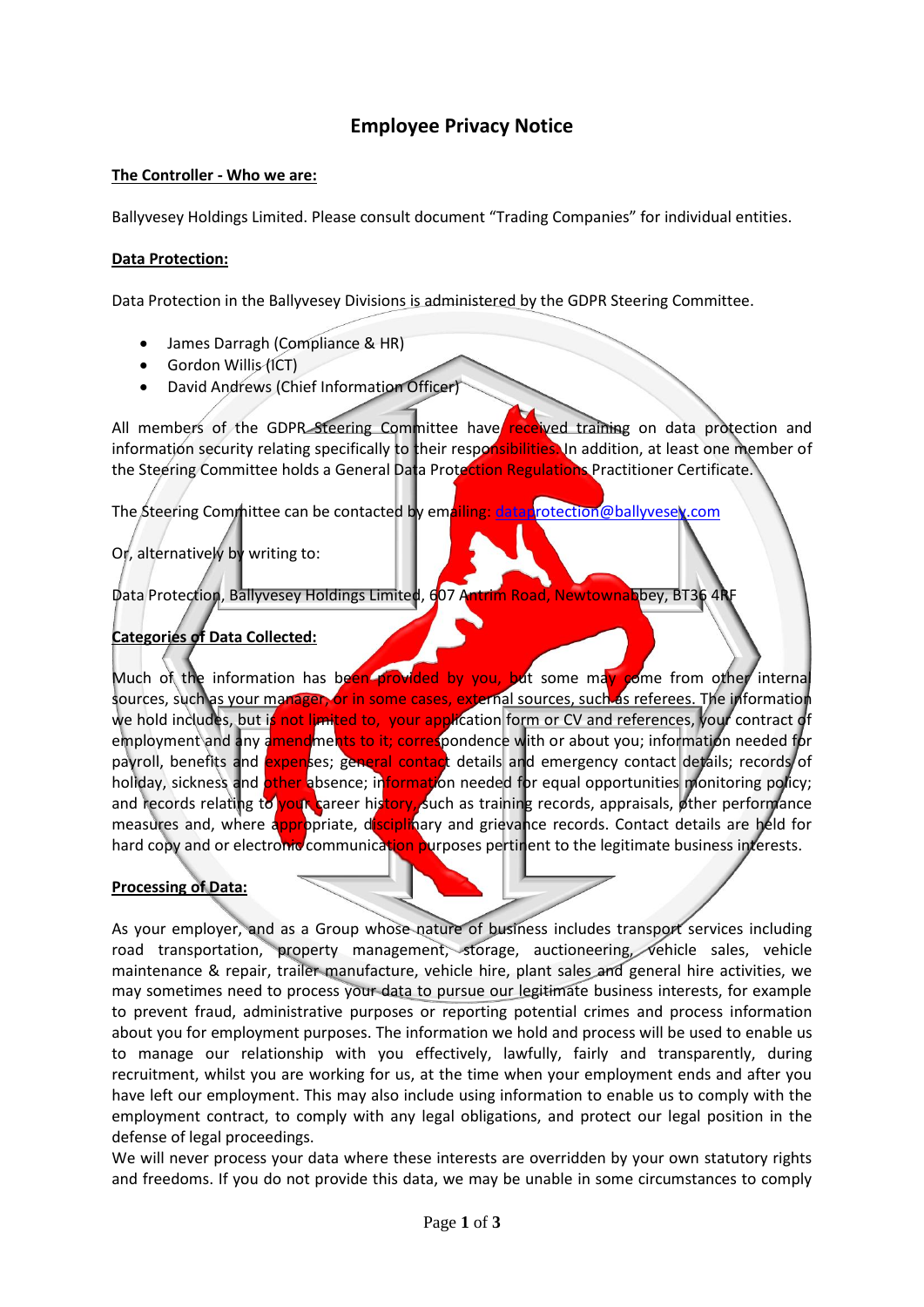with our obligations and we will tell you about the implications of that decision, if the situation arises.

You will, of course, inevitably be referred to in many company documents and records are produced by you and your colleagues in the course of carrying out your duties and the business of the company. You should refer to the Data Protection Policy which is available on the Company website or in electronic format from [dataprotection@ballyvesey.com.](mailto:dataprotection@ballyvesey.com)

#### **Special Category Data:**

Where we process special categories of information relating to your racial or ethnic origin, political opinions, religious and philosophical beliefs, trade union membership, biometric data, health or sexual orientation, we will always obtain your explicit consent to those activities unless this is not required by law or the information is required to protect your life in an emergency. Where necessary, we may keep information relating to your health, which could include reasons for absence and GP reports and notes. This information will be used in order to comply with health and safety and occupational health obligations, to consider how your health might affect your ability to do your job and whether any adjustments to your job might be appropriate. We will also need this data to administer and manage statutory and company sick pay, health insurance and or Death in Service policies.

## **Who will receive the data:**

We will only disclose information about you to third parties if we are legally obliged to do so or where we need to comply with our contractual duties to you, for instance we may need to pass on certain information to our payroll provider, pension or health insurance schemes. We may transfer information about you to other group companies for purposes connected with your employment or the management of the company's business.

If in the future we intend to process your personal data for a purpose other than that which it was collected we will provide you with information on that purpose and any other relevant information.

## **International Transfer:**

Ballyvesey Holdings Limited, on rare occasions may be legally obliged to provide some information to other countries within EEA, such as Republic of Ireland etc. for border/custom control, right to work, and inter-state taxation. No data is transferred out of EEA at this time. If we are required to do this, we will discuss those obligations at that time.

#### **Retention Period:**

In order to comply with the legal obligations of statutory provisions for taxation we will retain relevant records for a period of seven years. Health & Safety records, training records and occupational health records will be retained until after an employee's death, for the purpose of defending legal claims. In doing this we will practice data minimization and only retain the actual data we need to meet this requirement.

#### **Your Rights:**

Under the General Data Protection Regulation (GDPR) and The Data Protection Act 2018 (DPA) you have a number of rights with regard to your personal data. If you have provided consent for the processing of your data you have the right (in certain circumstances) to withdraw that consent at any time which will not affect the lawfulness of the processing before your consent was withdrawn.